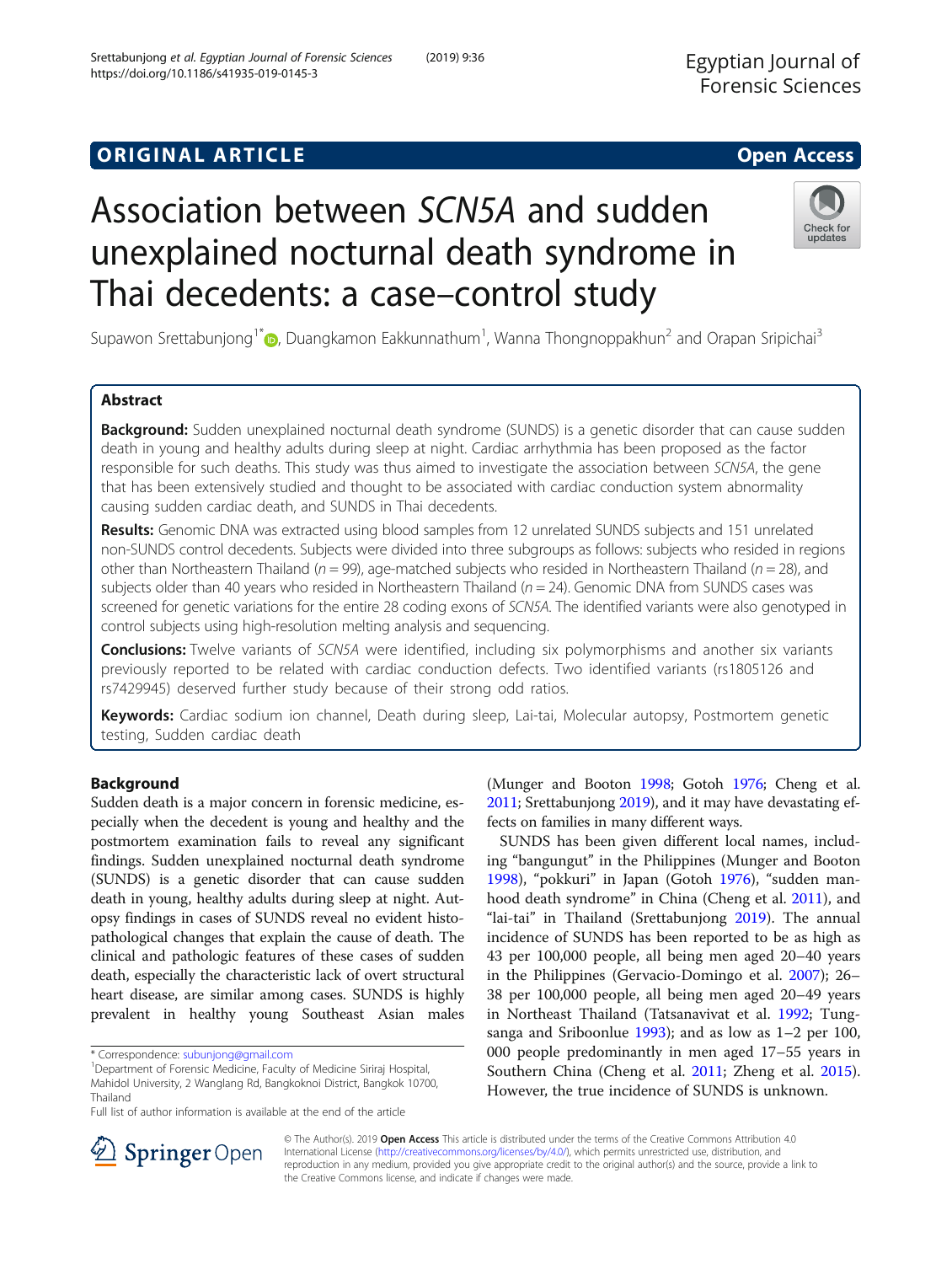Cardiac arrhythmia has been proposed as the factor responsible for death in individuals who experience SUNDS (Nademanee et al. [1997](#page-8-0)). Cardiac arrhythmia has also been assumed to be associated with the pathogenesis of sudden cardiac death in the young, such as congenital long QT syndrome (LQTS), catecholaminergic polymorphic ventricular tachycardia, arrhythmogenic right ventricular cardiomyopathy, and Brugada syndrome (BrS) (Elger et al. [2010\)](#page-7-0). Previous studies reported that these conditions are allelic disorders, and some sporadic SUNDS cases may be caused by inherited cardiac arrhythmia, such as LQTS and BrS (Cheng et al. [2011;](#page-7-0) Liu et al. [2013\)](#page-8-0). Additionally, both SUNDS and BrS represent the same autosomal dominant familial disorder, and they can result from mutations in the cardiac sodium channel SCN5A, thus causing loss of channel function (Sangwatanaroj et al. [2002\)](#page-8-0). Some previous studies also reported that some SUNDS cases are likely caused by the same allelic disorder that causes BrS (Vatta et al. [2002;](#page-8-0) Liu et al. [2014](#page-8-0); Huang et al. [2016\)](#page-8-0). However, mutations have only been identified in a small proportion of probands and the clinical markers that would identify victims at high risk for SUNDS have not yet been identified. Moreover, the etiology of SUNDS remains unknown.

SCN5A is located on chromosome 3p21 and encodes the type 5 α-subunit of the cardiac voltage-gated sodium channel (Na<sub>V</sub>1.5) (Chen et al. [1998\)](#page-7-0). The Na<sub>V</sub>1.5 protein, which is 80 kb in size and consists of 2016 amino acids, is expressed only in the heart (Daimi et al. [2015\)](#page-7-0). It is a pore-forming transmembrane protein consisting of four internal homologous domains (DI–DIV). Each domain consists of six transmembrane segments (S1–S6). The fourth transmembrane segment (S4) of each domain acts as a "voltage sensor."  $Na<sup>+</sup>$  ions can pass through this channel according to their electrochemical gradient. As such, mutations that inhibit the normal functions of SCN5A gene can lead to abnormal heart rhythms that may result in sudden death. Previous studies identified more than 250 SCN5A mutations linked to type 1 BrS, most of which are missense mutations (Brunklaus et al. [2014](#page-7-0)). Functional studies of SCN5A mutations uncovered loss-of-function in the sodium channel (Watanabe and Minamino [2016\)](#page-8-0). Molecular mechanisms that may have an influence on this syndrome have been proposed, such as decreased protein expression from trafficking defects or the expression of non-functional channels, and decreased sodium influx by changes in channel gating properties via the process of activation and/or inactivation (Brunklaus et al. [2014;](#page-7-0) Watanabe and Minamino [2016](#page-8-0); Amin et al. [2010](#page-7-0)). Van der berg et al. ([2002](#page-8-0)) described a large family presenting with an SCN5A-linked disorder with features of premature nocturnal sudden death, LQTS, BrS, and familial conduction system disease. Several variants of SCN5A have been implicated as

the underlying cause of LQTS type 3, BrS, and progressive cardiac arrhythmias (Vatta et al. [2002](#page-8-0); Chen et al. [1998](#page-7-0); Benito et al. [2008;](#page-7-0) Antzelevitch [2007](#page-7-0)). Mutations in this gene have also been reported as the cause of SUNDS in approximately 6–20% of cases (Vatta et al. [2002](#page-8-0); Liu et al. [2014\)](#page-8-0).

Based on our review of the literature, no previous studies investigated the relationship between SCN5A and SUNDS in Thai decedents. The aim of this study was to identify genetic variants of SCN5A in Thai SUNDS decedents and investigate whether any identified variations are significantly associated with SUNDS. Any findings of SCN5A genetic variations may benefit the relatives of SUNDS victims that may also be at risk of experiencing SUNDS.

### Methods

This case–control study evaluated blood samples obtained from femoral veins of unrelated Thai decedents within 24 h after death. All decedent subjects underwent postmortem examination under the jurisdiction of the Department of Forensic Medicine, Faculty of Medicine Siriraj Hospital, Mahidol University, which is located in Bangkok, Central Thailand. The study protocol was ethically approved by the Siriraj Institutional Review Board, Faculty of Medicine Siriraj Hospital, Mahidol University. The subjects were divided into SUNDS and control groups. SUNDS cases were unrelated subjects who died during sleep at night with previous healthy history and a negative comprehensive postmortem investigation including histological and toxicological examination that can explain the cause of death. Control cases were unrelated subjects who died of any cause of death excluding SUNDS. To minimize the effect of genetic backgrounds that could lead to false-positive or false-negative results (Hu and Ziv [2008\)](#page-8-0), control subjects were divided into three subgroups: subjects who resided in regions other than Northeastern Thailand (DR group, 99 subjects), age-matched subjects who resided in Northeastern Thailand (NE group, 28 subjects), and subjects older than 40 years who resided in Northeastern Thailand  $(NE<sup>+</sup> group, 24 subjects).$  All control subjects were healthy and aged 15 years or older with no history of cardiac arrhythmic diseases, radiotherapy, chemotherapy, bone marrow transplantation, blood transfusion within 2 years, other SCN5A-related conditions (e.g., certain cardiovascular diseases), and genetic diseases. Subjects who developed some degree of decomposition or who were embalmed were excluded from the study. Subject information, including age, race, medical history, family history, autopsy findings, and cause of death, was documented.

All blood samples were stored at 4 °C shortly after being drawn from the femoral veins of the decedents.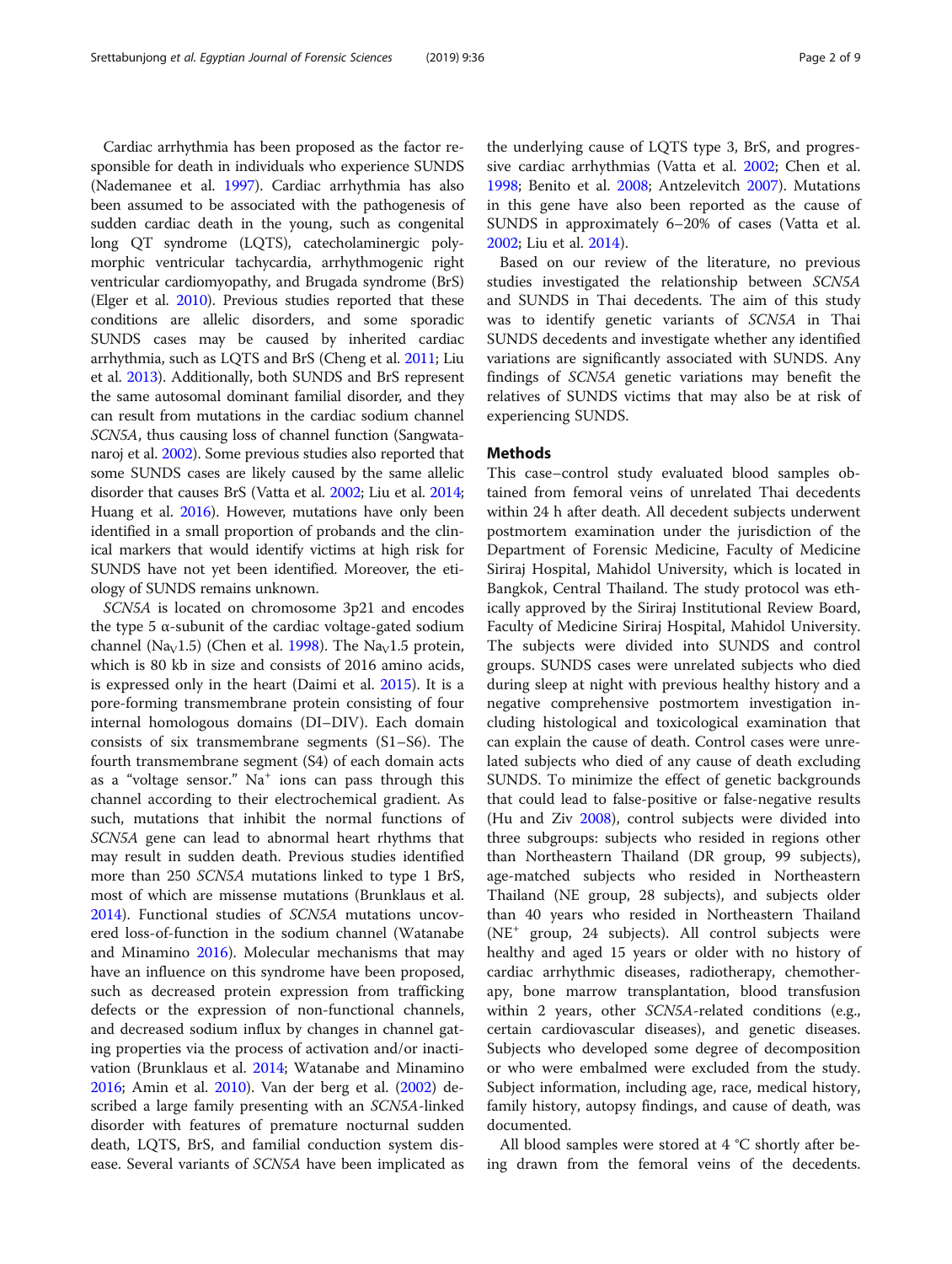Genomic DNA for each subject was extracted from blood samples within 72 h after collection and quantified using a Nanodrop® ND-1000 (Thermo Fisher Scientific, Inc., Waltham, MA, USA).

#### Genetic testing

Genetic screening of all coding regions of SCN5A was performed in all SUNDS cases using polymerase chain reaction (PCR) and direct Sanger sequencing. A total of 40 pairs of PCR primers spanning all 28 exons of SCN5A were designed and employed for genetic screening (primer sequences available on request). PCR reactions were performed in a PTC-100™ Programmable Thermal Controller (MJ Research, Inc., St. Bruno, Quebec, Canada). Sanger sequencing was performed in an ABI 3730XL DNA Analyzer (Applied Biosystems, Inc. Foster City, CA, USA), using BigDye® Terminator Cycle Sequencing Kit version 3.1 (Applied Biosystems). The same primers were used for direct sequencing and PCR. Sequence chromatograms were then analyzed using Sequencing Analysis 5.2 software (Applied Biosystems).

The obtained sequencing data were then compared with the corresponding referenced cDNA sequence of SCN5A retrieved from GenBank® (NG\_008934.1) using Mutation Surveyor® (Demo) (SoftGenetics, PA, USA). To identify the association between SCN5A variants and SUNDS, variants were selected by focusing on SNP information for CDX (Chinese Dai in Xishuangbanna, China), CHS (Southern Han Chinese, China), KHV (Kinh in Ho Chi Minh City, Vietnam), and JPT (Japanese in Tokyo, Japan) populations, including allele frequency, linkage disequilibrium (LD), and single-nucleotide polymorphism (SNP) locations. SNPs with a minor allele frequency of approximately 5% from the Exome Aggregation Consortium (ExAC), 1000 Genomes Project [\(http://www.1000genomes.org/](http://www.1000genomes.org/ensembl-browser) [ensembl-browser](http://www.1000genomes.org/ensembl-browser)), and NHLBI GO Exome Sequencing Project (GO-ESP, <http://snp.gs.washington.edu/EVS>) databases were preferable.

These identified variants were also screened in the controls using high-resolution melting (HRM) analysis. Genetic screening was performed using a CFX96™ Real-Time PCR Detection System (Bio-Rad Laboratories, Inc., Hercules, CA, USA). The primers of each variant suitable for HRM were designed using Primer3 version 0.4.0 ([http://bioinfo.ut.ee/primer3-0.4.0/\)](http://bioinfo.ut.ee/primer3-0.4.0/) (primer sequences available on request). Melting files generated using Precision Melt Analysis™ Software (Bio-Rad Laboratories, Inc., Hercules, CA, USA) were then analyzed. To validate the variants obtained from additional HRM patterns, large amplicons containing additional patterns were subjected to further genetic screening by PCR and Sanger sequencing.

#### Genetic variant analysis

All identified variants were filtered for candidate mutations based on allele frequency in the 1000 Genomes Project database, functional mutation types, predictive software programs, and a review of the related published literature. To determine whether the identified genetic variants were novel mutations, the variants were also compared with published data, including Single Nucleotide Polymorphism Database (dbSNP) (http:/[/www.ncbi.](http://www.ncbi.nlm.nih.gov/snp/) [nlm.nih.gov/snp/\)](http://www.ncbi.nlm.nih.gov/snp/), the 1000 Genomes Project database, the GO-ESP database, and the inherited arrhythmias database [\(http://www.fsm.it/cardmoc/\)](http://www.fsm.it/cardmoc/). To predict the deleterious effects of identified variants, three web-based in silico prediction programs were used in this study, namely MutationTaster (<http://www.mutationtaster.org/>), PRO-VEAN (http://provean.jcvi.org/index.php), and Human Splicing Finder (http://www.umd.be/HSF3/HSF.html).

Any variant identified in both SUNDS cases and controls was designated as a polymorphism. Polymorphisms with a minor allele frequency (MAF) exceeding 0.01 among the controls were classified as common polymorphisms. If the MAF was less than 0.01 among the controls, the polymorphism was regarded as rare polymorphism. Any variants observed only in SUNDS cases were designated as mutations. All nonsense, frameshift, and splice site variants were considered to be candidate pathogenic mutations, unless identified as a polymorphism.

#### Statistical analysis

All statistical analyses (unless otherwise specified) were performed using PASW Statistics for Windows, Version 18 (SPSS, Inc., Chicago, IL, USA). Continuous variables are shown as the mean ± standard deviation. The allele frequencies for each SNP site and genotype frequency for each polymorphism were calculated using the webbased SNPStat program [\(http://bioinfo.iconcologia.net/](http://bioinfo.iconcologia.net/snpstats/start.htm) [snpstats/start.htm](http://bioinfo.iconcologia.net/snpstats/start.htm)). The genotype frequencies of the detected coding region polymorphisms in the SUNDS and control groups were tested for deviation from Hardy– Weinberg equilibrium using Pearson's chi-square goodness-of-fit test (de Finetti) and Fisher's exact test (SNPStat), respectively. Differences in genotype and allele frequencies between the SUNDS and control groups were also analyzed using Pearson's chi-square goodnessof-fit test (de Finetti) and Fisher's exact test (SNPStat), respectively. The association between multiple detected variants and LD was calculated using online SNPStat. To identify the detected variants that were inherited together, SNPStat was used to construct and estimate the haplotype frequency. The association between haplotypes and SUNDS was analyzed via logistic regression. The association between the detected polymorphisms and SUNDS risk was estimated by calculating the odds ratio (OR) and 95% confidence interval (95% CI) using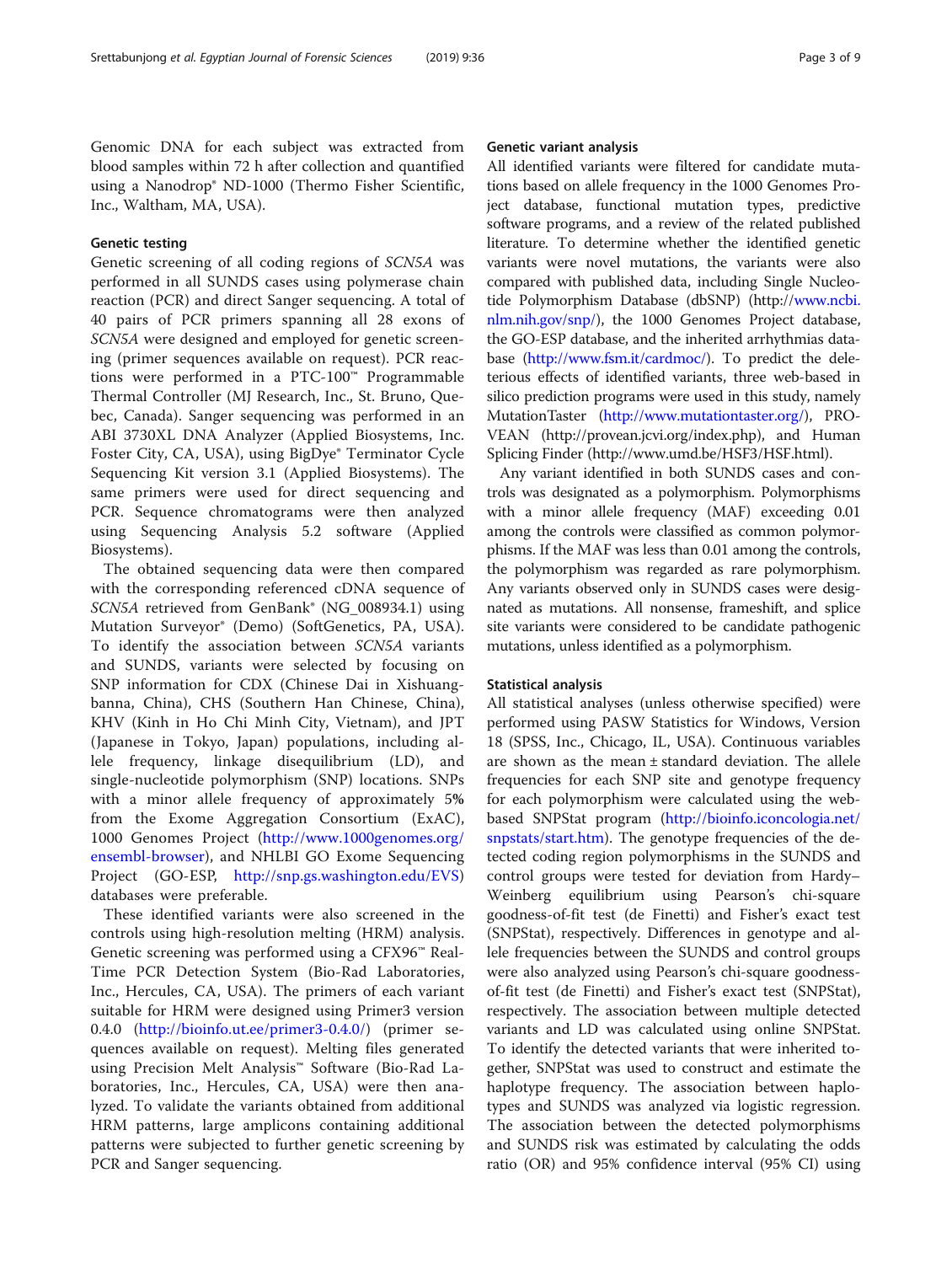Pearson's chi-square test analysis.  $p$  values  $< 0.05$  were considered statistically significant.

#### Results

A total of 12 SUNDS decedents (all males) were included in this study. Most subjects (83%) resided in Northeastern Thailand. The age of the subjects ranged 20–45 years (mean,  $32.9 \pm 6.4$  years). All cases had a normal heart structure. Half of the cases died during the summer (April–June). Of the 12 SUNDS cases, only one case had a family history of SUNDS. A total of 151 unrelated healthy control cases were also included in the study, including 127 males and 24 females. The control cases ranged in age from 15 to 59 years (mean,  $32.9 \pm$ 11.4 years). Control subjects were classified into DR (80 males and 19 females; age range, 15–59 years; mean age,  $31.9 \pm 11.8$  years), NE (25 males and 3 females; age range, 15–38 years; mean age,  $28.3 \pm 7.5$  years), and NE<sup>+</sup> (22 males and 2 females; age range, 41–59 years; mean age,  $45.3 \pm 3.8$  years).

The sequencing analysis revealed a total of 12 variations (Table 1). All variants were polymorphisms, including one non-synonymous variant [rs1805124 (c.1673A>G, H558A) in exon 12], four synonymous variants [rs6599230 (c.87A>G, A29A) in exon 2, rs7430407 (c3183A>G, E1061E) in exon 17, and rs1805126 (c.5457 T>C, D1818D) and rs376826051 (c.5712G>A, S1903S) in exon 28], and seven variants in the3′UTR [rs7429945 (c.\*123A>G), rs41310757 (c.\*753C>T), rs4073797 (c.\*962 T>A), rs4073796 (c.\*963C>T), rs11414422 (c.\*1453\_ \*1454insA), rs41315485 (c.\*1537 T>C), and rs45592631 (c.\*2145\_\*2146insGAGAAGAGAGTGGAAAAA-

GAGGG)]. Two variants (rs7430407, rs45592631) displayed only homozygous variants, and they appeared to be major alleles found in various populations (Table [2](#page-4-0)).

Of the seven variants in the3′UTR, rs45592631 had a MAF of less than 0.01 (0.0068). Another two variants (rs11414422, rs4592631) were unclassified and further evaluated for functional effects using three prediction programs, which predicted both variants to be polymorphisms. However, one synonymous variant in exon 28 (rs376826051) was unclassified, and the MAF was not available in 1000 genomes. The ExAC database revealed that MAF of this variant was less than 0.01 (0.0005879). Two prediction programs (MutationTaster and Human Splicing Finder 3.0) found this variant to be disease

causing due to a splice site change, whereas PROVEAN/ SIFT predicted it to be a neutral polymorphism (Table [3](#page-5-0)).

Based on the aforementioned results, only 10 variants were selected for the association study between SCN5A variants and Thai SUNDS decedents. The genotype and allele frequencies of these variants identified in SUNDS and control cases were analyzed as shown in Table [4.](#page-6-0)

To evaluate the association between each SCN5A variant with SUNDS, the variants that were in Hardy–Weinberg equilibrium were evaluated for differences in allele and genotype frequencies between the SUNDS and control groups including subgroups. The results revealed that only three variants had some associations with SUNDS: rs6599230, rs1805126, and rs7429945.

rs6599230 was linked to a statistically significant difference between the SUNDS and control groups regarding genotype frequency for the co-dominant  $[A/G, OR =$ 0.20 (0.04–0.98);  $p = 0.037$  and over-dominant modes [A/G, OR = 0.18 (0.04–0.84);  $p = 0.012$ ]. This variant was also linked to a statistically significant difference between the SUNDS and DR groups concerning genotype frequency for the over-dominant mode  $[A/G, OR = 0.20]$  $(0.04-0.94)$ ;  $p = 0.02$  but not for allele frequency. Additionally, the variant was associated with a statistically significant difference between the SUNDS and NE groups regarding genotype frequency for the codominant  $[A/G, OR = 0.09 (0.01-0.56); p = 0.009]$ , dominant  $[A/G-A/A, OR = 0.19 (0.05-0.84); p = 0.025]$ , and over-dominant modes  $[G/G-A/A, OR = 0.09 (0.02-0.53);$  $p = 0.002$  but not for allele frequency.

rs1805126 was linked to a statistically significant difference between the SUNDS and NE groups regarding both allele [OR = 3.25 (1.20–8.77);  $p = 0.018$ ] and genotype frequencies for the co-dominant  $[T/T, OR = 13.00 (1.11 -$ 152.36);  $p = 0.038$ ] and dominant modes [T/C-T/T, OR = 9.53 (1.08–84.14);  $p = 0.012$ .

rs7429945 was associated with a statistically significant difference between the SUNDS and NE groups concerning genotype frequency for the co-dominant  $[A/A, OR =$ 13.0 (1.11–152.36);  $p = 0.038$ ] and dominant modes [A/ G-A/A, OR = 9.53 (1.08–84.14);  $p = 0.012$  but not for allele frequency.

To evaluate the associations among multiple variants obtained from SUNDS subjects, LD and haplotype analyses were performed. A total of four variants (rs1805126, rs7429945, rs4073796, and rs4073797) were found to be

Table 1 Characteristics of SUNDS cases and controls

| Characteristics           | Cases $(n = 12)$             | Controls ( $n = 151$ )  |                        |                        |  |  |  |
|---------------------------|------------------------------|-------------------------|------------------------|------------------------|--|--|--|
|                           |                              | DR $(n = 99)$           | NE $(n = 28)$          | $NE^+$ (n = 24)        |  |  |  |
| Mean age $\pm$ SD (range) | $32.9 \pm 6.4$ years (20-45) | $31.9 \pm 11.8$ (15-38) | $28.3 \pm 7.5$ (15-38) | $45.3 \pm 3.8$ (41-59) |  |  |  |
| Gender (males/females)    | 2/0                          | 80/19                   | 25/3                   | 22/2                   |  |  |  |

DR Thai controls resided in different regions of Thailand with age matched, NE Thai controls resided in Northeastern region of Thailand with age matched, NE<sup>+</sup> Thai controls resided in Northeastern region of Thailand with age greater than 40 years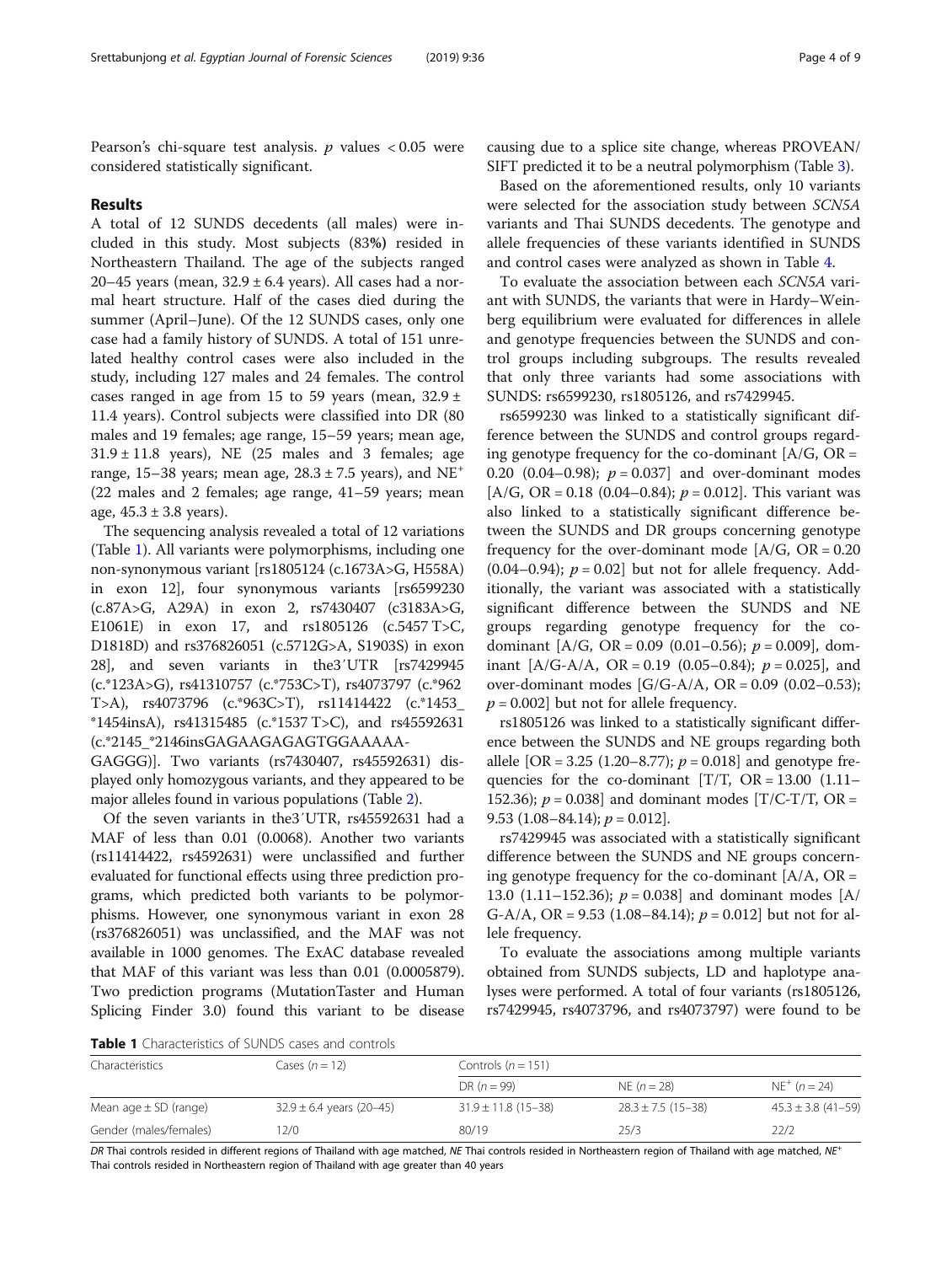| Exon     | dbSNP ID                    | This study                |                           | Population                |                           |                           | Minor allele frequency    |                    |                   |                   |
|----------|-----------------------------|---------------------------|---------------------------|---------------------------|---------------------------|---------------------------|---------------------------|--------------------|-------------------|-------------------|
|          |                             | Cases                     | Controls                  | <b>CDX</b>                | CHS                       | KHV                       | <b>JPT</b>                | ExAC               | 1000 Genomes      | GO-ESP            |
| 2        | rs6599230<br>c.87           | $T = 0.33$<br>$C = 0.67$  | $T = 0.37$<br>$C = 0.63$  | $T = 0.40$<br>$C = 0.60$  | $T = 0.30$<br>$C = 0.70$  | $T = 0.29$<br>$C = 0.71$  | $T = 0.38$<br>$C = 0.62$  | $T = 0.2263/27239$ | $T = 0.2183/1093$ | $T = 0.1640/2022$ |
| 12       | rs1805124<br>c.1673         | $T = 0.92$<br>$C = 0.08$  | $T = 0.84$<br>$C = 0.16$  | $T = 0.93$<br>$C = 0.07$  | $T = 0.93$<br>$C = 0.07$  | $T = 0.87$<br>$C = 0.13$  | $T = 0.92$<br>$C = 0.08$  | $C = 0.2217/26713$ | $C = 0.2304/1154$ | $C = 0.2463/3108$ |
| 17       | rs7430407<br>c.3183         | $T = 0.00$<br>$C = 1.00$  | <b>NA</b>                 | $T = 0.01$<br>$C = 0.99$  | $T = 0.00$<br>$C = 1.00$  | $T = 0.01$<br>$C = 0.99$  | $T = 0.00$<br>$C = 1.00$  | $T = 0.0872/10512$ | $T = 0.0769/385$  | $T = 0.1150/1471$ |
| 28       | rs1805126<br>c.5457         | $A = 0.37$<br>$G = 0.63$  | $A = 0.43$<br>$G = 0.57$  | $A = 0.39$<br>$G = 0.61$  | $A = 0.42$<br>$G = 0.58$  | $A = 0.35$<br>$G = 0.65$  | $A = 0.50$<br>$G = 0.50$  | $G = 0.3878/46827$ | $G = 0.4924/2466$ | $G = 0.4314/5544$ |
| 28       | rs376826051<br>c.5712       | $C = 0.96$<br>$T = 0.04$  | $C = 1.00$<br>$T = 0.00$  | <b>NA</b>                 | <b>NA</b>                 | <b>NA</b>                 | <b>NA</b>                 | $T = 0.0006/71$    | <b>NA</b>         | $T = 8e-5$<br>/1  |
| 3'UTR    | rs7429945<br>$c.*123$       | $T = 0.37$<br>$C = 0.63$  | $T = 0.44$<br>$C = 0.56$  | $T = 0.39$<br>$C = 0.61$  | $T = 0.42$<br>$C = 0.58$  | $T = 0.51$<br>$C = 0.49$  | $T = 0.35$<br>$C = 0.65$  | <b>NA</b>          | $C = 0.4944/2476$ | <b>NA</b>         |
| 3'UTR    | rs41310757<br>$c.*753$      | $G = 0.88$<br>$A = 0.12$  | $G = 0.78$<br>$A = 0.22$  | $G = 0.74$<br>$A = 0.26$  | $G = 0.75$<br>$A = 0.25$  | $G = 0.74$<br>$A = 0.26$  | $G = 0.76$<br>$A = 0.24$  | <b>NA</b>          | $A = 0.1144/573$  | <b>NA</b>         |
| 3'UTR    | rs4073796<br>$c.*962$       | $G = 0.46$<br>$A = 0.54$  | $G = 0.42$<br>$A = 0.58$  | $G = 0.39$<br>$A = 0.61$  | $G = 0.43$<br>$A = 0.57$  | $G = 0.35$<br>$A = 0.65$  | $G = 0.51$<br>$A = 0.49$  | <b>NA</b>          | $A = 0.4940/2474$ | <b>NA</b>         |
| 3'UTR    | rs4073797<br>$c.*963$       | $A = 0.46$<br>$T = 0.54$  | $A = 0.42$<br>$T = 0.58$  | $A = 0.40$<br>$T = 0.60$  | $A = 0.43$<br>$T = 0.57$  | $A = 0.35$<br>$T = 0.65$  | $A = 0.51$<br>$T = 0.49$  | <b>NA</b>          | $T = 0.4918/2463$ | <b>NA</b>         |
| 3'UTR    | rs11414422<br>c.*1453_*1454 | $C = 0.54$<br>$CT = 0.46$ | $C = 0.44$<br>$CT = 0.56$ | $C = 0.84$<br>$CT = 0.16$ | $C = 0.51$<br>$CT = 0.49$ | $C = 0.44$<br>$CT = 0.56$ | $C = 0.65$<br>$CT = 0.35$ | <b>NA</b>          | $T = 0.3169/1587$ | <b>NA</b>         |
| 3'UTR    | rs41315485<br>$c.*1537$     | $A = 0.92$<br>$G = 0.08$  | $A = 0.87$<br>$G = 0.13$  | $A = 0.89$<br>$G = 0.11$  | $A = 0.91$<br>$G = 0.09$  | $A = 0.91$<br>$G = 0.09$  | $A = 0.85$<br>$G = 0.15$  | <b>NA</b>          | $G = 0.1795/899$  | <b>NA</b>         |
| $3'$ UTR | rs45592631<br>c.*2145 *2146 | $= 0.00$<br>$ins = 1.00$  | <b>NA</b>                 | $= 0.00$<br>$ins = 1.00$  | $= 0.00$<br>$ins = 1.00$  | $= 0.01$<br>$ins = 0.99$  | $= 0.00$<br>$ins = 1.00$  | <b>NA</b>          | $= 0.0068/34$     | <b>NA</b>         |

<span id="page-4-0"></span>Table 2 Allele frequency of each variant identified in this study, using 151 control subjects compared with frequency from various population

CDX Chinese Dai in Xishuangbanna, China; CHS Southern Han Chinese, China; KHV Kinh in Ho Chi Minh City, Vietnam; JPT Japanese in Tokyo, Japan; ExAC Exome<br>Aggregation Consortium: 1000 Genomes 1000 Genomes Project: GO-ESP NH Aggregation Consortium; 1000 Genomes 1000 Genomes Project; GO-ESP NHLBI GO Exome Sequencing Project; NA not available Data presented in italics are major allele

significant in LD analysis, each having a haplotype frequency exceeding 1%.

### **Discussion**

SUNDS is believed to be associated mainly with cardiac sodium channel diseases that involve SCN5A mutations. Previous studies demonstrated a linkage between SUNDS and SCN5A variations (Zheng et al. [2015;](#page-8-0) Vatta et al. [2002](#page-8-0)). More recent studies (Liu et al. [2013](#page-8-0); Liu et al. [2014;](#page-8-0) Huang et al. [2014](#page-8-0)) also reported that the cause of some cases of SUNDS might be SCN5A mutations that can result in a reduction of  $I_{Na}$ , with some mutations exhibiting a dominant-negative effect on wild-type (WT) channels, leading to an even more prominent decrease in current amplitudes (Hoshi et al. [2014](#page-8-0)).

All SUNDS cases in this study involved young males, the majority of whom resided in Northeastern Thailand, the region with the highest incidence of SUNDS (Srettabunjong [2019](#page-8-0); Tungsanga and Sriboonlue [1993](#page-8-0)). Although some studies reported that SUNDS can affect both genders, its prevalence in males is thought to be about 4–14 fold higher than that in females (Cheng et al. [2011](#page-7-0); Vatta

et al. [2002](#page-8-0); Gervacio-Domingo et al. [2007](#page-7-0); Chen et al. [2016\)](#page-7-0). Most SUNDS cases in this study occurred during the summer season (April–June), consistent with previous studies (Cheng et al. [2011](#page-7-0); Srettabunjong [2019;](#page-8-0) Tungsanga and Sriboonlue [1993\)](#page-8-0), suggesting that the season may be a risk factor for SUNDS.

In this study, postmortem genetic analysis was performed on all 28 coding regions of SCN5A in all 12 Thai SUNDS cases with a total of 12 variations (all polymorphisms) of SCN5A. The first three variants detected in this study (A29A, H558A, E1061E) were the same as those detected in a recent study by Liu et al. [\(2014\)](#page-8-0), who also discovered seven missense mutations (V95I, R121Q, R367H, R513H, D870H, V1764D, S1937F). By contrast, there were no matches in variations between our study and a study conducted by Vatta et al. [\(2002\)](#page-8-0), who found only three mutations (R367H, A735V, R1193Q). The fourth variant detected in our study (D1819D) was the same variant as found in a previous study by Cheng et al. [\(2011](#page-7-0)) who found only two polymorphisms, D1819D and 3666+69G>C, in SCN5A, which have been suggested as SUNDS-causing variants in Southern Chinese populations. However, the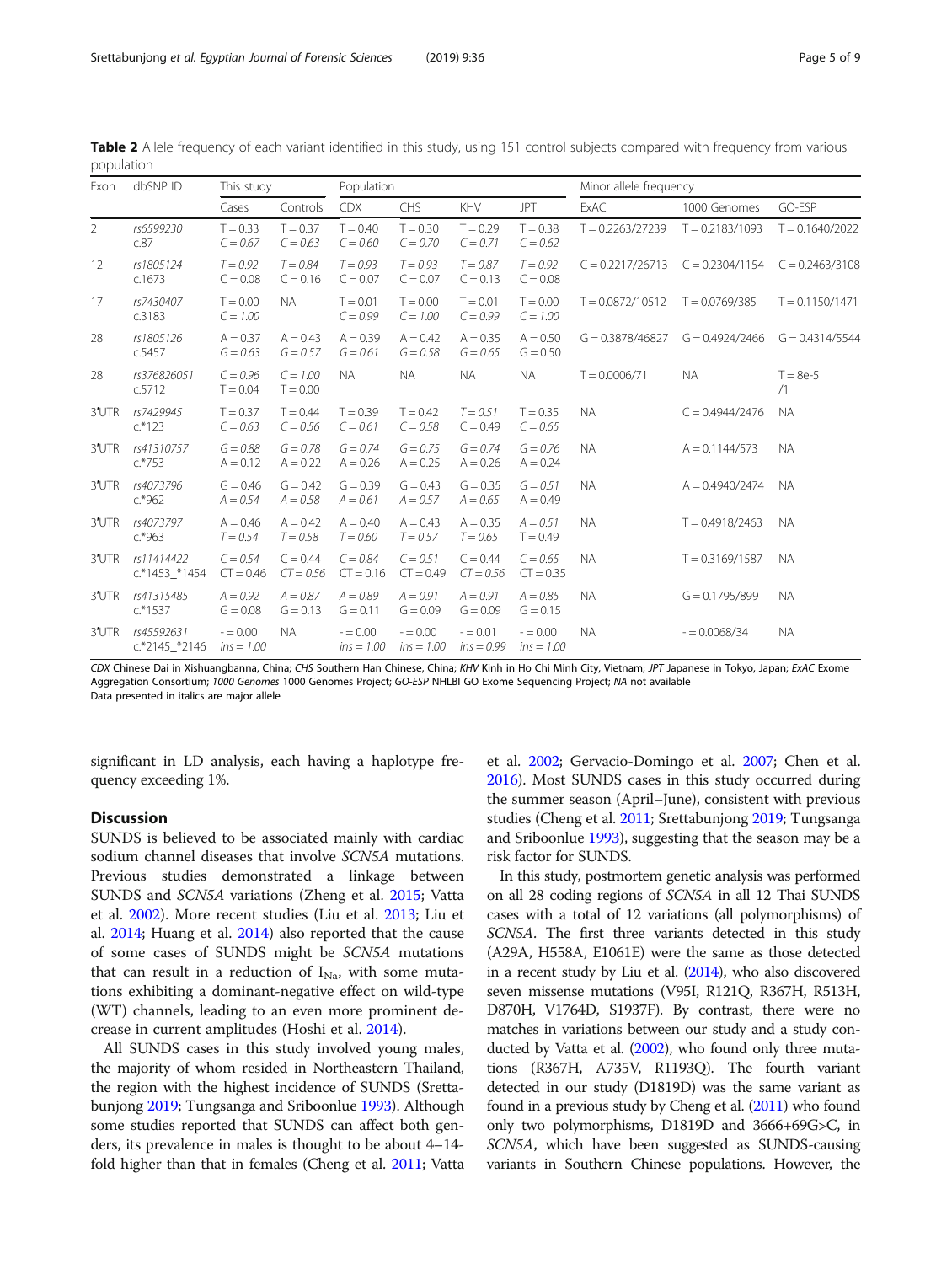<span id="page-5-0"></span>

| Table 3 Prediction results of 12 variants of SCN5A obtained from SUNDS by three online prediction programs (MutationTaster, |  |  |  |
|-----------------------------------------------------------------------------------------------------------------------------|--|--|--|
| PROVEAN/SIFT, Human Splicing Finder)                                                                                        |  |  |  |

|                | Exon Variant     | Position                                                                                                                             | Web-based program                                                                  |                   |                                                                                                                           |  |  |
|----------------|------------------|--------------------------------------------------------------------------------------------------------------------------------------|------------------------------------------------------------------------------------|-------------------|---------------------------------------------------------------------------------------------------------------------------|--|--|
|                |                  |                                                                                                                                      | MutationTaster                                                                     | PROVEAN/SIFT      | Human Splicing Finder                                                                                                     |  |  |
| $\overline{2}$ | rs6599230        | c.87A>6<br>g.21452A>G<br>$p$ .Ala29=                                                                                                 | Polymorphism                                                                       | Neutral/tolerated | No significant splicing motif alteration detected.<br>This mutation has probably no impact on splicing.                   |  |  |
| 12             | rs1805124        | c.1674A>G<br>q.50744A>G<br>p.His558Arg                                                                                               | Polymorphism                                                                       |                   | Neutral/tolerated No significant splicing motif alteration detected.<br>This mutation has probably no impact on splicing. |  |  |
| 17             | rs7430407        | c.3183A>G<br>g.73697A>G<br>$p.Glu1061 ==$                                                                                            | Polymorphism                                                                       |                   | Neutral/tolerated - New acceptor site <sup>7</sup><br>- New ESS site*<br>- ESE site broken <sup>®</sup>                   |  |  |
| 28             | rs1805126        | c.5457 T>C<br>q.103758 T>C<br>p.Asp1819=                                                                                             | Polymorphism                                                                       |                   | Neutral/tolerated No significant splicing motif alteration detected.<br>This mutation has probably no impact on splicing. |  |  |
| 28             | rs376826051      | c.5712G > A<br>g.104013G>A<br>p.Ser1903=                                                                                             | Disease causing<br>- Protein features (might be) affected<br>- Splice site changes | Neutral/tolerated | - New acceptor site<br>- New ESS site**<br>- ESE site broken <sup>7</sup>                                                 |  |  |
|                | 3'UTR rs7429945  | $c.*123A > G$<br>g.104475A>G                                                                                                         | Polymorphism                                                                       | <b>NA</b>         | <b>NA</b>                                                                                                                 |  |  |
|                | 3'UTR rs41310757 | $c.*753C>$ T<br>q.105105C>T                                                                                                          | Polymorphism                                                                       | NA.               | <b>NA</b>                                                                                                                 |  |  |
|                | 3'UTR rs4073797  | $c.*962T>A$<br>g.105314T>A                                                                                                           | Polymorphism                                                                       | NA.               | ΝA                                                                                                                        |  |  |
|                | 3'UTR rs4073796  | $c.*963C > T$<br>g.105315C>T                                                                                                         | Polymorphism                                                                       | NA.               | ΝA                                                                                                                        |  |  |
|                | 3'UTR rs11414422 | c.*1453<br>*1454insA<br>g.105805<br>105806insA                                                                                       | Polymorphism                                                                       | NA.               | ΝA                                                                                                                        |  |  |
|                | 3'UTR rs41315485 | $c.*1537T>C$<br>g.105889T>C                                                                                                          | Polymorphism                                                                       | NA.               | ΝA                                                                                                                        |  |  |
|                | 3'UTR rs45592631 | c.*2145<br>*2146<br>insGAGA<br>AGAGAG<br>TAGGAA<br>AAAGGA<br>GGG<br>g.106497_106,498<br>insGAGA<br>AGAGAG<br>TAGGAA<br>AAAGGA<br>GGG | Polymorphism                                                                       | NA.               | ΝA                                                                                                                        |  |  |

NA not available

 $*$  Activation of an exonic cryptic acceptor site, with presence of one or more cryptic branch point(s)

\*\*Creation of an exonic splicing silencer site (ESS site)

\*\*\*Alteration of an exonic splicing enhancer site (ESE site)

detection of mutations in different populations may vary significantly depending on ethnic and regional differences between cohorts, as well as differences in mutation calling (Cheng et al. [2011\)](#page-7-0).

Interestingly, some of the variants in the present study were previously described as pathologic variants of cardiac conduction defects, even if they produced heterogeneous effects. A synonymous variant, rs6599230 (c.87A>G,

A29A), was reported to be associated with PR interval shortening in people of European ancestry (Magnani et al. [2014\)](#page-8-0). Mohanty et al. [\(2016](#page-8-0)) reported that the G allele of this variant is a protective allele that reduces the risk of non-paroxysmal atrial fibrillation by 43%. This finding was consistent with that of a study performed by Qureshi et al. ([2015\)](#page-8-0) who analyzed SCN5A mutations in patients with LQTS. Although the rs6599230 polymorphism found in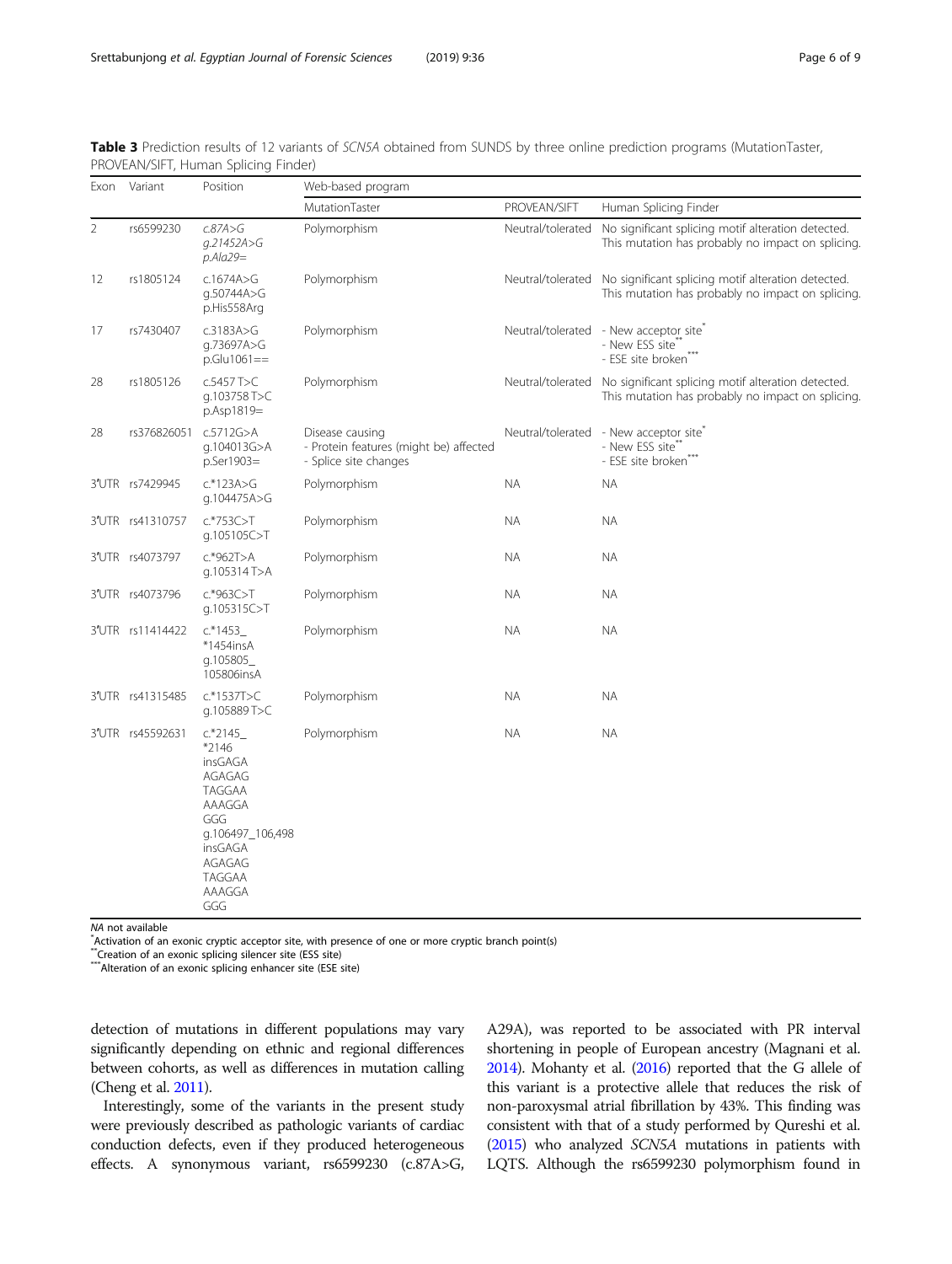| dbSNP ID                          | Odds ratio, (95% CI), p   |                               |                               |                               |  |  |  |
|-----------------------------------|---------------------------|-------------------------------|-------------------------------|-------------------------------|--|--|--|
|                                   | All controls              | DR                            | NE.                           | $NE$ <sup>+</sup>             |  |  |  |
| rs6599230 (c.87A>G, p.A29=)       | 1.10 (0.55-2.21) 0.77     | $0.91$ $(0.37 - 2.24)$ $0.30$ | $0.62$ (0.23-1.68) 0.35       | 1.10 (0.39-3.07) 0.86         |  |  |  |
| rs1805124 (c.1674A>G, p.H558R)    | $0.48$ (0.11 - 2.11) 0.33 | $0.45(0.10 - 2.02)0.30$       | $0.76$ (0.14-4.05) 0.75       | $0.39$ $(0.08 - 1.99)$ $0.26$ |  |  |  |
| rs1805126 (c.5457 T>C, p.D1819=)  | 2.20 (0.92-5.12) 0.07     | $0.51$ $(0.21 - 1.20)$ $0.13$ | 3.24 (1.20-8.77) 0.02*        | $0.47$ $(0.17 - 1.27)$ $0.13$ |  |  |  |
| rs376826051 (c.5712G>A, p.S1903=) | 13.09 (0.79-216.10) 0.07  | 8.57 (0.52-141.60) 0.13       | 7.21 (0.28-183.55) 1.20       | 6.19 (0.24-157.83) 0.27       |  |  |  |
| rs7429945 (c.*123A>G)             | 2.15 (0.91-5.06) 0.07     | 1.96 (0.82-4.69) 0.13         | $0.86$ $(0.32 - 2.31)$ $0.76$ | $0.51$ $(0.19 - 1.38)$ $0.18$ |  |  |  |
| rs41310757 (c.*753C>T)            | $0.52$ (0.15-1.80) 0.30   | $0.52$ (0.15-1.81) 0.30       | $0.58$ (0.15 - 2.32) 0.76     | $0.48$ $(0.12 - 1.92)$ $0.30$ |  |  |  |
| rs4073796 (c.*963C>T)             | 1.15 (0.50-2.65) 0.74     | 1.00 (0.43-2.33) 0.99         | $0.61$ $(0.23 - 1.61)$ $0.31$ | $0.71$ $(0.26 - 1.91)$ $0.50$ |  |  |  |
| rs4073797 (c.*962T>A)             | 1.15 (0.50-2.65) 0.74     | 1.00 (0.43-2.33) 0.99         | $0.61$ $(0.23 - 1.61)$ $0.31$ | $0.71$ $(0.26 - 1.91)$ $0.50$ |  |  |  |
| rs11414422 (c.*1453_*1454insA)    | 1.53 (0.65-3.62) 0.33     | 1.55 (0.60-3.99) 0.36         | 3.73 (1.35-10.30) 0.01*       | $0.46$ $(0.17 - 1.26)$ $0.13$ |  |  |  |
| rs41315485 (c.*1537T>C)           | $6.30(0.14 - 2.80)0.54$   | $0.63$ $(0.14 - 2.84)$ $0.55$ | $0.47$ (0.09-2.38) 0.37       | 1.00 (0.17-5.89) 1.00         |  |  |  |

<span id="page-6-0"></span>Table 4 Comparison between odds ratios of allele frequency from controls

 $*p$  value < 0.05 was considered as statistical significance

this study was linked to a statistically significant difference in genotype frequency between the SUNDS and control groups including the DR and NE subgroups, its ORs were extremely small.

The non-synonymous variant rs1805124 (c.1674A>G, H558R) is located in the intracellular domain I-II linker of SCN5A, and it results in the missense exchange of a histidine residue to an arginine residue at amino acid position 558. This variant is found in 20% of the population (Viswanathan et al. [2003](#page-8-0)), and it has been reported to modify the expression of an arrhythmiacausing mutation (Ye et al. [2003\)](#page-8-0) and found to be associated with BrS (Chen et al. [2004\)](#page-7-0). Shinlapawittayatorn et al. ([2011\)](#page-8-0) reported that this polymorphism could reverse the gating defects acquired from the SCN5A– P2006A mutation located in the C-terminal region of the sodium channel and restore normal function. They also suggested that this variant might play a crucial role in normalization from fast inactivation of this channel, and it might also be a disease-modifying gene, as previously described by other authors (Viswanathan et al. [2003;](#page-8-0) Ye et al. [2003;](#page-8-0) Poelzing et al. [2006](#page-8-0)). This result is suggestive of an interaction between sodium channel alpha subunits, and it is similar to the interaction with the V1951L mutation associated with sudden infant death syndrome, which is also located in the C-terminal region of the sodium channel. Although the sodium channel alpha subunit alone is sufficient to form a functional conducting pore, these findings were consistent with other reports (Aldrich et al. [1983;](#page-7-0) Undrovinas et al. [1992;](#page-8-0) Keller et al. [2005](#page-8-0)), suggesting that sodium alpha subunits may interact with each other. This variant also interacts with a BrS-associated mutation (SCN5A–R282H), resulting in restoration of the trafficking defect of the mutation (Poelzing et al. [2006\)](#page-8-0). In addition, this variant and two synonymous variants

(rs1805126, c.5457 T>C, D1819D and rs6599230, c.87A>G, A29A) were previously reported to be associated with cardiac conduction by affecting PR and QRS intervals (Magnani et al. [2014\)](#page-8-0). However, this polymorphism was not associated with a statistically significant difference between the SUNDS and control groups including the DE, NE, and  $NE^+$  subgroups regarding either allele frequency or genotype frequency in this study. This finding was consistent with that of a recent study in a Southern Han Chinese population by Liu et al. [\(2014](#page-8-0)).

Gouas et al. ([2005](#page-8-0)) reported that rs1805126 (c.5457 T>C, D1819D), a synonymous variant, was more frequently found in healthy subjects with shorter QTc intervals and that the C allele might be protective. However, the present study found that this variant was linked to significant differences between the SUNDS and NE groups regarding both allele and genotype frequencies with large ORs of approximately 3 and 10, respectively, suggesting that this variant might be associated with SUNDS in the Thai population. This finding was consistent with that of the previous study by Cheng et al. ([2011\)](#page-7-0). Thus, whether the rs1805126 variant is associated with SUNDS requires further investigation.

For untranslated variants located in the 3′UTR of SCN5A, recent studies reported that rs41310757, rs4073797, rs4073796, and rs41315485 affect gene expression by changing the binding site of miRNA (Zhao et al. [2015;](#page-8-0) Daimi et al. [2015\)](#page-7-0).

The rs7429945 (c.\*123A>G) variant was found in patients with BrS (Uzieblo-Zyczkowska et al. [2014](#page-8-0)), and no defects in splicing sites were demonstrated by bioinformatics analysis. However, this study found that this variant was associated with significant differences between the SUNDS and NE groups regarding genotype frequency with large ORs of approximately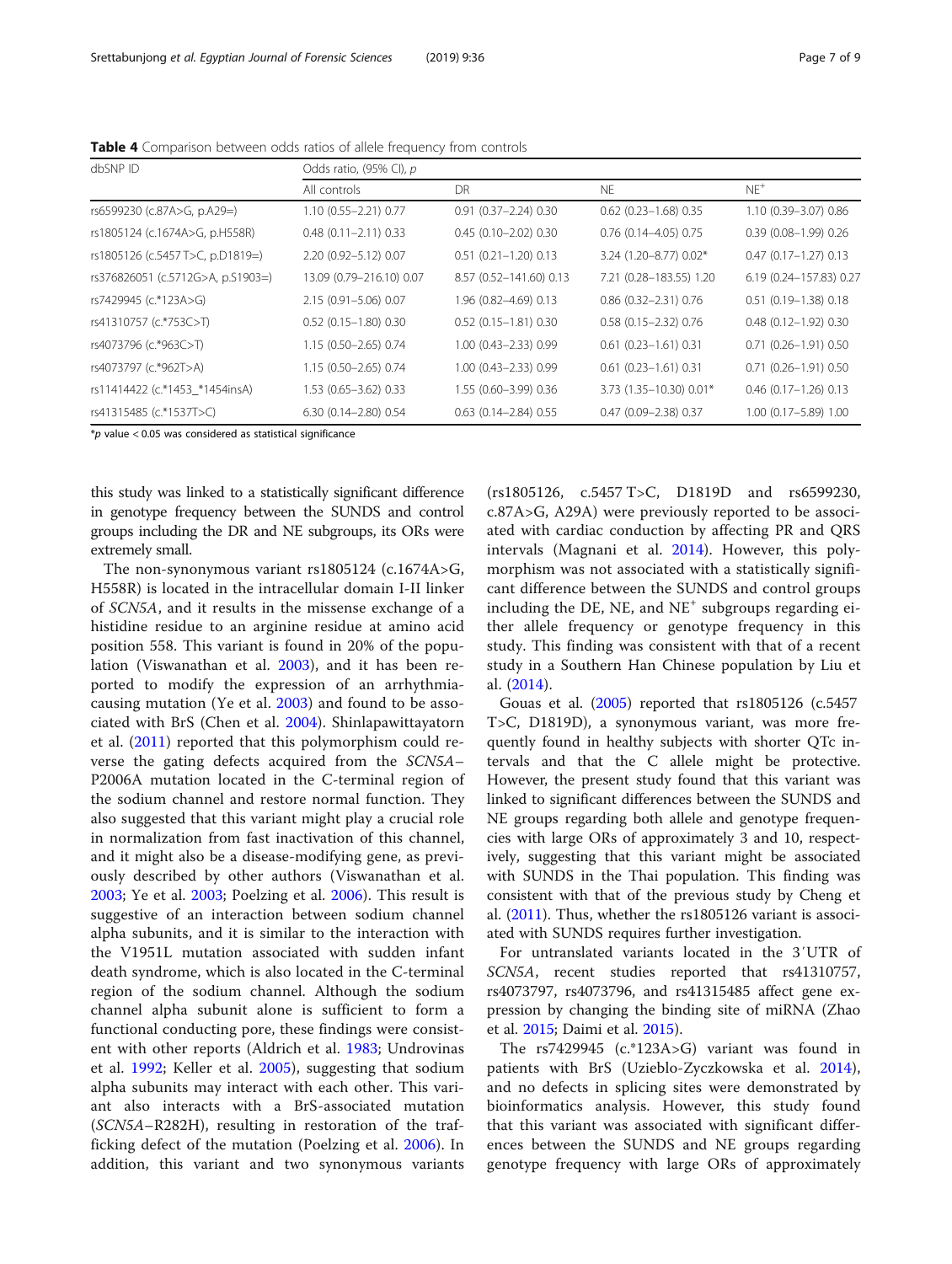<span id="page-7-0"></span>10. As such, whether the rs7429945 variant is associated with SUNDS requires further investigation.

With respect to multiple variant association with SUNDS, this study revealed that rs1805126 and rs7429945 have strong linkage disequilibrium with each other, suggesting that they may co-segregate.

#### Conclusion

This study employed postmortem genetic testing to investigate the association between SCN5A and SUNDS in a Thai population. To our knowledge, this is the first report on SCN5A genetic screening in Thai SUNDS decedents. As a preliminary investigation, this study identified 12 variants of SCN5A. Although no new mutations were found in this study, two identified variants (rs1805126 and rs7429945) deserve further study. Furthermore, they have strong linkage disequilibrium with each other, suggesting that they may co-segregate. Given the preliminary nature of this study, further study may be needed with a larger number of SUNDS cases and controls to confirm these results and elucidate the association between these variants and SUNDS in the Thai population. Other investigation of the association between common polymorphisms in SCN5A and SUNDS, including electrophysiological investigations, may also be needed. Since the SUNDS cases evaluated in this study were not subjected to a scan of the entire SCN5A gene, the incidence of rare variants residing outside the coding exons (which might have had a putative role in the function of this gene) should also be investigated to ensure a comprehensive understanding of potential pathogenic variants. Information and conclusions based on these findings may be beneficial to the relatives of people who died of SUNDS, and who might also be at risk for this disorder.

#### Abbreviations

BrS: Brugada syndrome; CDX: Chinese Dai in Xishuangbanna (China); CHS: Southern Han Chinese (China); dbSNP: Single Nucleotide Polymorphism Database; DNA: Deoxyribonucleic acid; DR group: A group of subjects who resided in regions other than Northeastern Thailand; ExAC: Exome Aggregation Consortium; GO-ESP: GO Exome Sequencing Project; HRM: High-resolution melting; JPT: Japanese in Tokyo (Japan); KHV: Kinh in Ho Chi Minh City (Vietnam); LD: Linkage disequilibrium; LQTS: Long QT syndrome; MAF: Minor allele frequency; Na<sub>ν</sub>1.5: 5 α-subunit of the cardiac voltage-gated sodium channel protein; NE group: A group of age-matched subjects who resided in Northeastern Thailand; NE<sup>+</sup>group: A group of subjects older than 40 years who resided in Northeastern Thailand; OR: Odds ratio; PCR: Polymerase chain reaction; S1–S6: Transmembrane segment 1–6; SCN5A: Sodium cardiac channel voltage-gated 5 α-subunit gene

#### Acknowledgements

The authors are sincerely thankful for all decedents whose blood samples were employed in this study.

The manuscript has not been submitted or published elsewhere. However, its preliminary information was presented in part at the 21st Triennial Meeting of the International Association of Forensic Sciences held on the 21–25 August 2017, Toronto, Canada, and the abstract part was published in its abstract book (Forensic Sci Int 2017; 277 (Sup 1): 168–9).

#### Authors' contributions

SS initiated the study, applied for funding, registered to the ethical approval committee, guided the study design, collected the data, guided the data analyses, wrote the manuscript, and submitted the manuscript. DE collected the data, performed some experiments, and analyzed the data. WT guided the study design, the experiments, and the data analyses. OS guided the study design, the experiments, and the data analyses. All authors read and approved the final manuscript.

#### Funding

This research project was supported by Siriraj Research fund, Faculty of Medicine Siriraj Hospital, Mahidol University, Grant Number (IO) R015933011. The funder had no involvement in the development of the manuscript or decisions related to the manuscript.

#### Availability of data and materials

Not applicable.

#### Ethics approval and consent to participate

The study protocol was approved by the Siriraj Institutional Review Board, Faculty of Medicine Siriraj Hospital. Mahidol University (024/2559(EC1)).

#### Consent for publication

Not applicable.

#### Competing interests

The authors declare that they have no competing interests.

#### Author details

<sup>1</sup>Department of Forensic Medicine, Faculty of Medicine Siriraj Hospital Mahidol University, 2 Wanglang Rd, Bangkoknoi District, Bangkok 10700, Thailand. <sup>2</sup>Department of Research and Development, Faculty of Medicine Siriraj Hospital, Mahidol University, Bangkok 10700, Thailand. <sup>3</sup>Institute of Molecular Biosciences, Mahidol University, Nakonpatom 73170, Thailand.

#### Received: 17 May 2019 Accepted: 26 June 2019 Published online: 05 July 2019

#### References

- Aldrich RW, Corey DP, Stevens CF (1983) A reinterpretation of mammalian sodium channel gating based on single channel recording. Nature 306(5942):436–441
- Amin AS, Asghari-Roodsari A, Tan HL (2010) Cardiac sodium channelopathies. Pflugers Arch 460(2):223–237
- Antzelevitch C (2007) Genetic basis of Brugada syndrome. Heart Rhythm 4(6):756–757
- Benito B et al (2008) Gender differences in clinical manifestations of Brugada syndrome. J Am Coll Cardiol 52(19):1567–1573

Brunklaus A, Ellis R, Reavey E, Semsarian C, Zuberi SM (2014) Genotype phenotype associations across the voltage-gated sodium channel family. J Med Genet 51(10):650–658

Chen JZ, Xie XD, Wang XX et al (2004) Single nucleotide polymorphisms of the SCN5A gene in Han Chinese and their relation with Brugada syndrome. Chin Med J 117(5):652–656

- Chen Q et al (1998) Genetic basis and molecular mechanism for idiopathic ventricular fibrillation. Nature 392(6673):293–296
- Chen Z, Mu J, Chen X, Dong H (2016) Sudden unexplained nocturnal death syndrome in Central China (Hubei): a 16-year retrospective study of autopsy cases. Medicine (Baltimore) 95(9):e2882
- Cheng J et al (2011) Sudden unexplained nocturnal death syndrome in southern China: an epidemiological survey and SCN5A gene screening. Am J Forensic Med Pathol 32(4):359–363
- Daimi H, Khelil AH, Hamda KB, Aranega A, Chibani JB, Franco D (2015) Absence of family history and phenotype-genotype correlation in pediatric Brugada syndrome: more burden to bear in clinical and genetic diagnosis. Pediatr Cardiol 36(5):1090–1096
- Elger BS, Michaud K, Fellmann F, Mangin P (2010) Sudden death: ethical and legal problems of post-mortem forensic genetic testing for hereditary cardiac diseases. Clin Genet 77(3):287–292
- Gervacio-Domingo G, Punzalan FE, Amarillo ML, Dans A (2007) Sudden unexplained death during sleep occurred commonly in the general